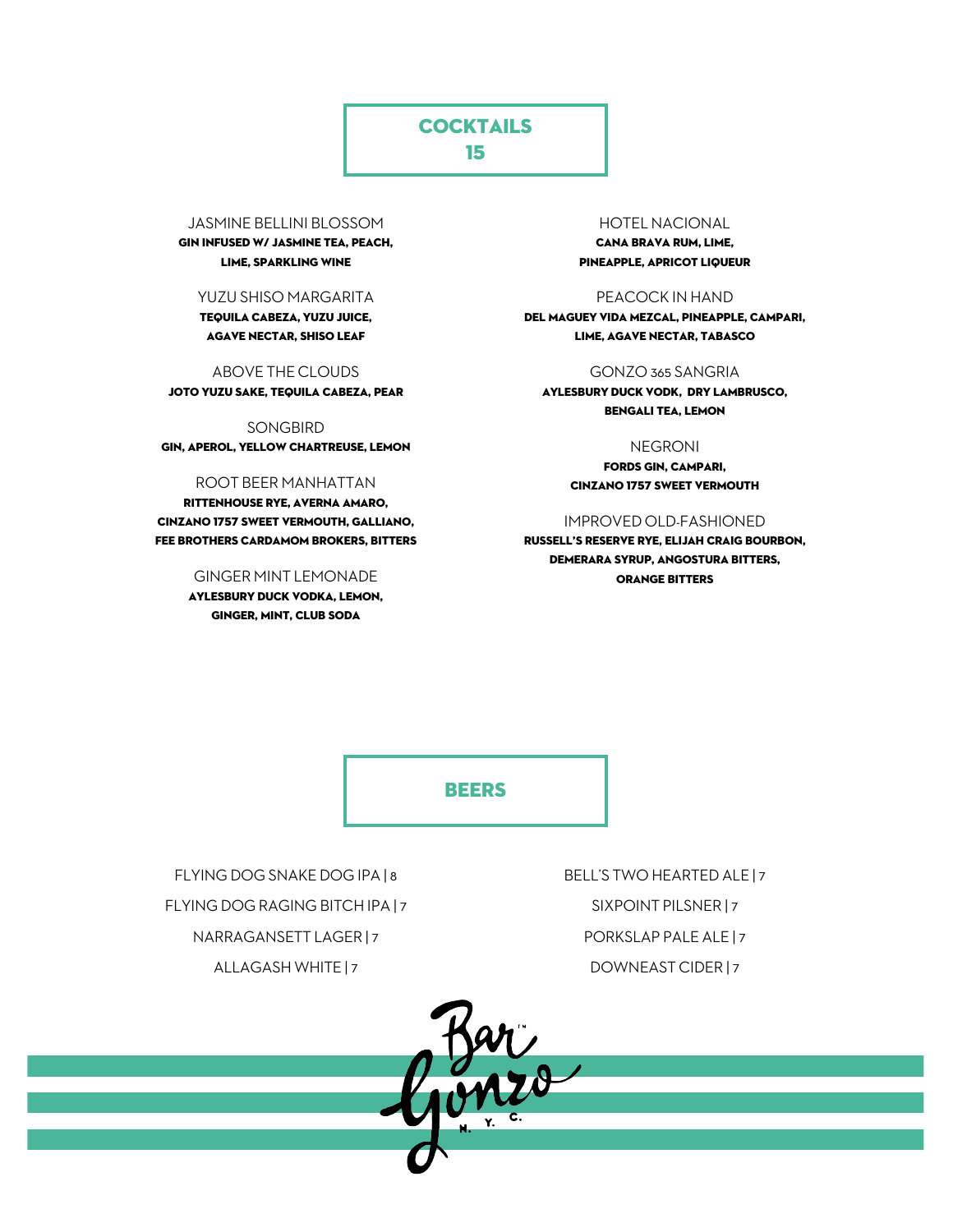### **WINES**

### By the glass

CHARDONNAY, SHANNON RIDGE, 2015 | 12 ROSE, CINFINIE, 2015 | 12 CAVA, PARES BALTA, NV | 10 PROVA CEGA, DOURO, 2013 | 12 MALBEC, ALTA VISTA, 2016 | 12

#### SPARKLES

KRUG "GRAND CUVÉE" | 275 NV KRUG "GRAND CUVÉE" | 375ML | 140 NV RUINART ROSÉ | 180 NV DOM PÉRIGNON ROSÉ MILLESIMÉ | 690 2005 VEUVE CLICQUOT "YELLOW LABEL" | 125 NV DOM PÉRIGNON "MILLESIMÉ" | 385 2009 LOUIS ROEDERER "CRISTAL" | 425 2006 FLEURY BLANC DE NOIR | 85 NV BOUVET ROSÉ "EXCELLENCE" | 60 BLANCA CUSINE | 65 2010 PARÉS BALTA "PINK" | 50 NV JUVÉ & CAMPS "CINTA PURPURA" | 55 NV PARÉS BALTA BRUT | 50 NV CIMA DE CONEGLIANO PROSECCO | 55 FRANCIACORTA "LA VALLE" ROSÉ | 70 CANTINA FORMIGINE "LAMBRUSCO" | 45

#### WHITE WINE

CHARDONNAY, "BROWNE" FAMILY VINEYARDS | 55 COLUMBIA VALLEY, USA | 2015

> CHARDONNAY, "NEWTON" | 60 NAPA VALLEY, USA | 2014

CHARDONNAY, "SHANNON" | 65 LAKE COUNTY, USA | 2015

SAUVIGNON BLANC, CLOUDY BAY | 65 NEW ZEALAND | 2015

SAUVIGNON BLANC, "COSMIC" | 55 PENEDÈS, SPAIN | 2016

ALVARINHO, "REGUEIRO" | 65 PORTUGAL | 2015

RIESLING, BATTENFELD SPANIER | 105 PORTUGAL | 2013

SEMILLÓN, CHÃTEAU DUCASSE | 60 KERMIT LYNCH, FRANCE | 2016

#### RED WINE

SANGIOVESE, PANZANO IN CHIANTI | 75 COLUMBIA VALLEY, USA | 2014

PRIMITIVO, "BACIO IL CIELO" | 50 ALTO ZILENTO, ITALY | 2015

CORVINA, AMARONE "SPERI" | 140 ITALY | 2012

GRENACHE, "FLYING SOLO" | 65 LANGUEDOC, FRANCE | 2015

CABERNET SAUVIGNON, "PIED À TERRE | 70 SONOMA, USA | 2013

CABERNET SAUVIGNON "FROG'S LEAP" | 110 NAPA, USA | 2014

> GARNACHA, "GRATAVINUM" | 80 PRIORAT, SPAIN | 2011

MERLOT, "MAS ELENA" | 50 PENEDÈS, SPAIN | 2012

TOURIGA NATIONAL | 70 PROVA CEGA, DUORO, PORTUGAL | 2013

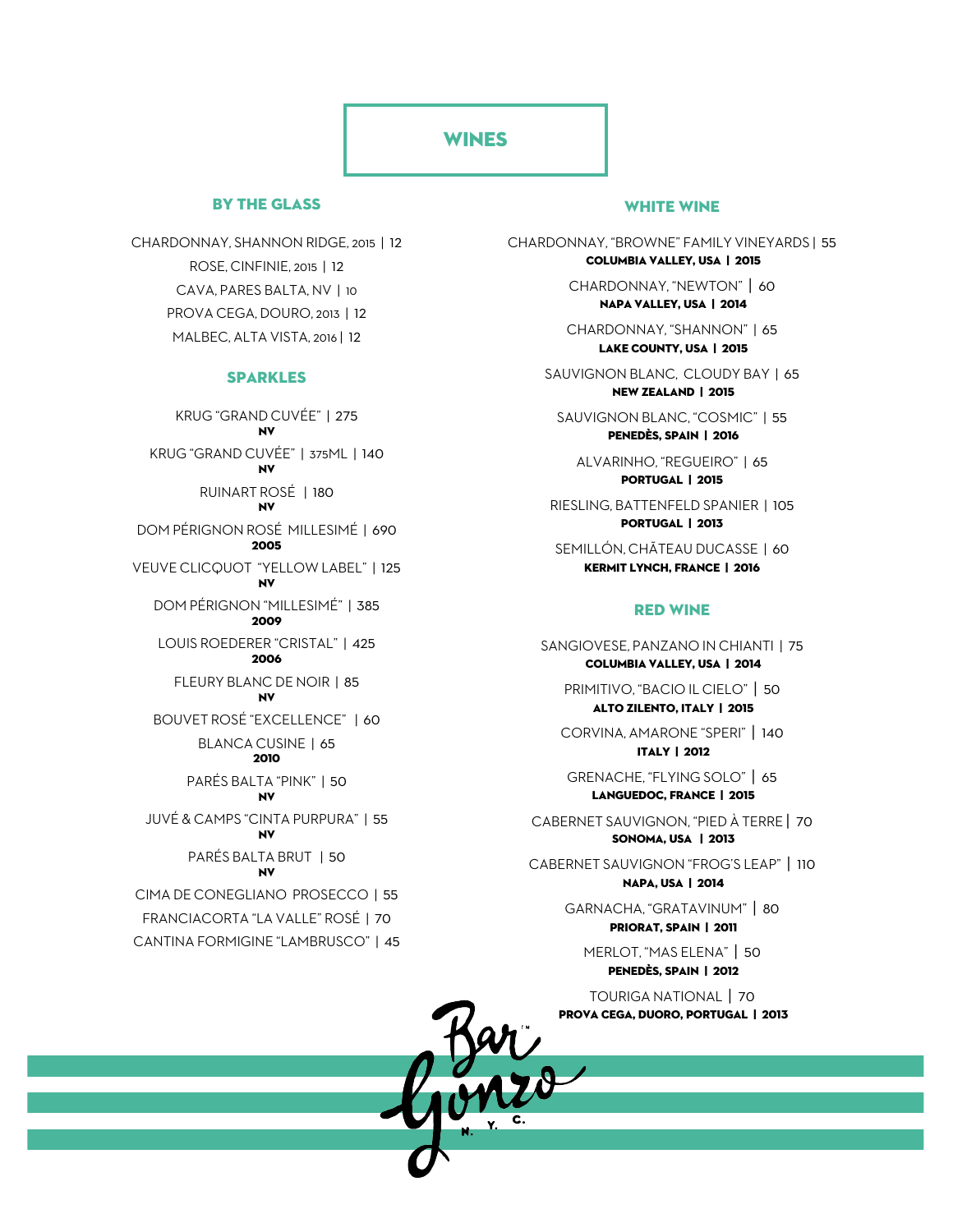# Bar gonzo

### Snacks Meant to Keep

YOU DRINKING

5

#### RED CHILI ROASTED NUTS

CASHEWS, HAZELNUTS, RED SKINNED PEANUTS, SPICED PECANS

BACON CRACKER jacks CANDIED PECANS, CLAY PEPPER

FRIED GREEN BANANAS GHOST PEPPER SALT

Gonzo POTATO CHIPS PEPPERONCINI SPICE

#### Were Friends with Debbie

**CLASSIC ETHIOPIAN INJERA BREAD PICK YOUR PASSION** 

RONNYBROOK BUTTER | 6 CATSKILL'S HONEY

CURED MAITAKE MUSHROOMS | 8 MUSHROOM CREAM CHEESE

CHICKEN LIVER BUTTER | 10 MUSHROOM CREAM CHEESE

LOW-COUNTRY SHRIMP PICKLE | 14 GREEN FENNEL SEED YOGURT

> BEEF TARTARE | 12 LABNE, BERBERE AGED BROWN BUTTER

FAIRYTALE Eggplant | 10 ROASTED BABY TOMATOES, ANCHOVIES, CAPERS

#### Sharable Vegetable Plates

#### A TRUNK FULL OF BEAUTY | 16

RAW AND BARELY COOKED GREEN MARKET VEGETABLES, GARLIC DRESSING, GREEN GODDESS, CALABRIAN CHILI ROMESCO

#### RAINDROPS ON ROSES | 14

LONG STEMMED ARTICHOKES PRESERVED LEMON, FRIED MARCONA ALMONDS, RICOTTA SALATA, WEST COAST OLIVE OIL

#### GONZO CAESAR | 13

DINOSAUR KALE, ANCHOVIES, FRIED BREAD, PECORINO, GARLIC DRESSING

#### FARM LETTUCES | 12

DYNASTY NUTS, RED ONION, RICOTTA SALATA, SOFT HERBS, JALAPEÑO VINAIGRETTE

#### MARINATED SEAFOOD SALAD | 18

COASTAL ITALIAN MARINATED SEAFOOD-MUSSELS, OCTOPUS, CHARRED SHRIMP, GRILLED BREAD, SAFFRON AIOLI, PARSLEY SALAD

#### BRAISED JUDITH POINT SQUID | 17

TOMATOES, SPANISH CHORIZO, NAVY BEANS, FRIED GARLIC, TOASTED PIZZA BREAD

#### ROASTED BABY CARROTS | 12

DYNASTY FRIED NUTS, PILPILCHUMA, BUFFALO LABNE, MINT

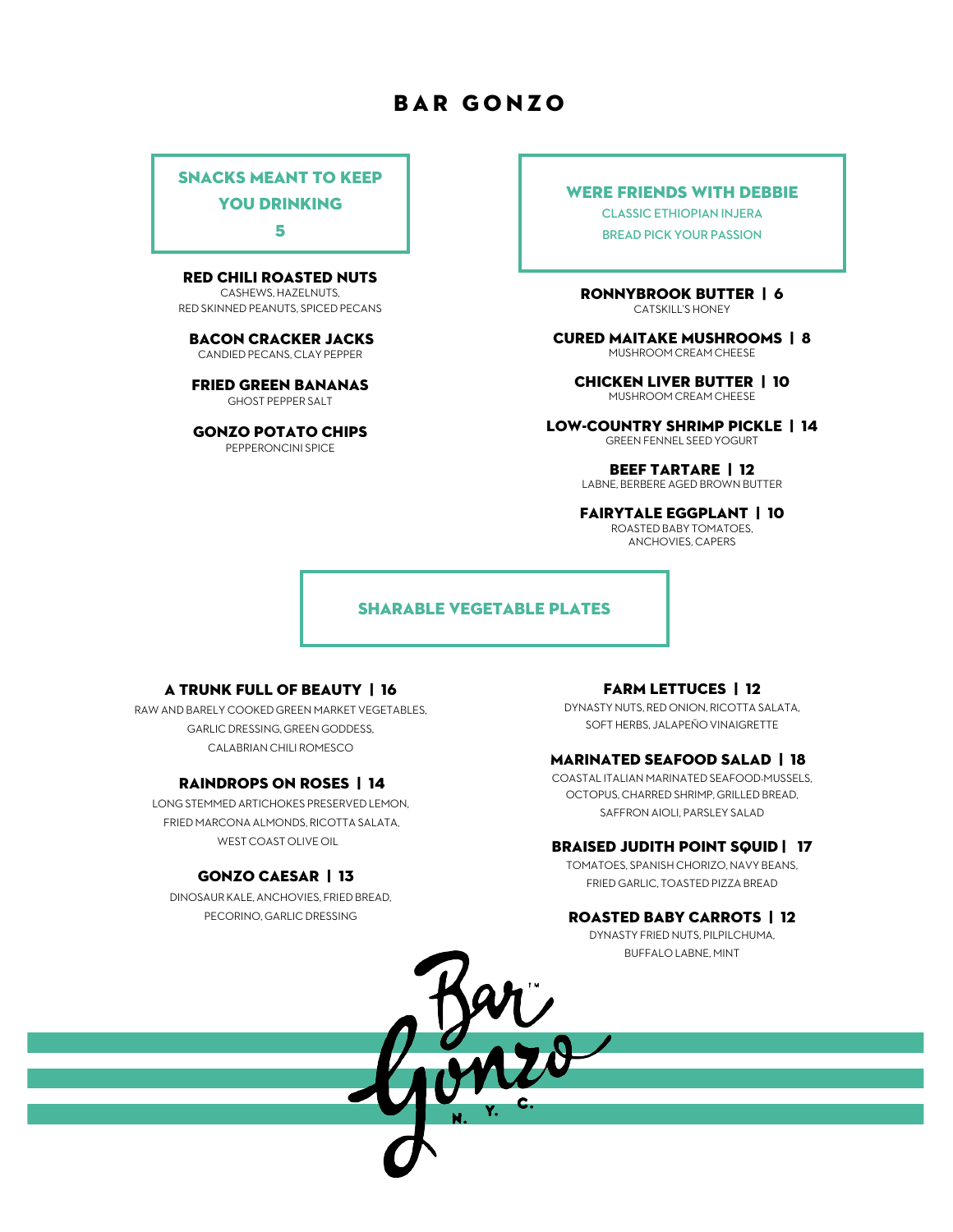## Savage Henry Things on Sticks

#### CAROLINA WHITE SHRIMP | 15

PAPAYA PICKLE

#### CHICKEN LIVERS | 9

BLACK PEPPER MAYO, CRISPY SHALLOTS

#### CHARRED OCTOPUS TENTACLES | 17

CHORIZO VINAIGRETTE

#### BABY PORTOBELLO MUSHROOMS | 8

SAFFRON AIOLI

#### AMERICAN WAGYU BEEF | 12

HABANERO VINAIGRETTE

### Latch Key Kid Pizza

**FRENCH BREAD STYLE, SERVED ON GRAND DAISY BREAD**

### BUY THE TICKET, TAKE THE RIDE | 13

BUFFALO MOZZARELLA, SUNDAY SUPPER'S TOMATO SAUCE, BASIL

#### TOO MUCH, TOO MUCH… | 14

PEPERONI, PEPERONI, PEPERONI, PEPERONI, FOUR CHEESE BLEND, GOOD OLIVE OIL, SUNDAY SUPPER'S TOMATO SAUCE

#### IS THERE A PRIEST IN THIS TAVERN | 12

FONTINA, BUFFALO MOZZARELLA, TALEGGIO, RICOTTA SALATA, BLACK GARLIC BUTTER, PROPERLY DRIED HERBS, GHOST PEPPER SALT

### THE CIRCUS-CIRCUS | 15

FAIRYTALE EGGPLANT, MARINATED PEPPERS, PICKLED MUSHROOMS, WHIPPED GOAT CHEESE, BASIL

#### A FOREIGNER | 13

FARM LETTUCES, BOURSIN CHEESE, BLACK GARLIC BUTTER, JALAPEÑO VINAIGRETTE

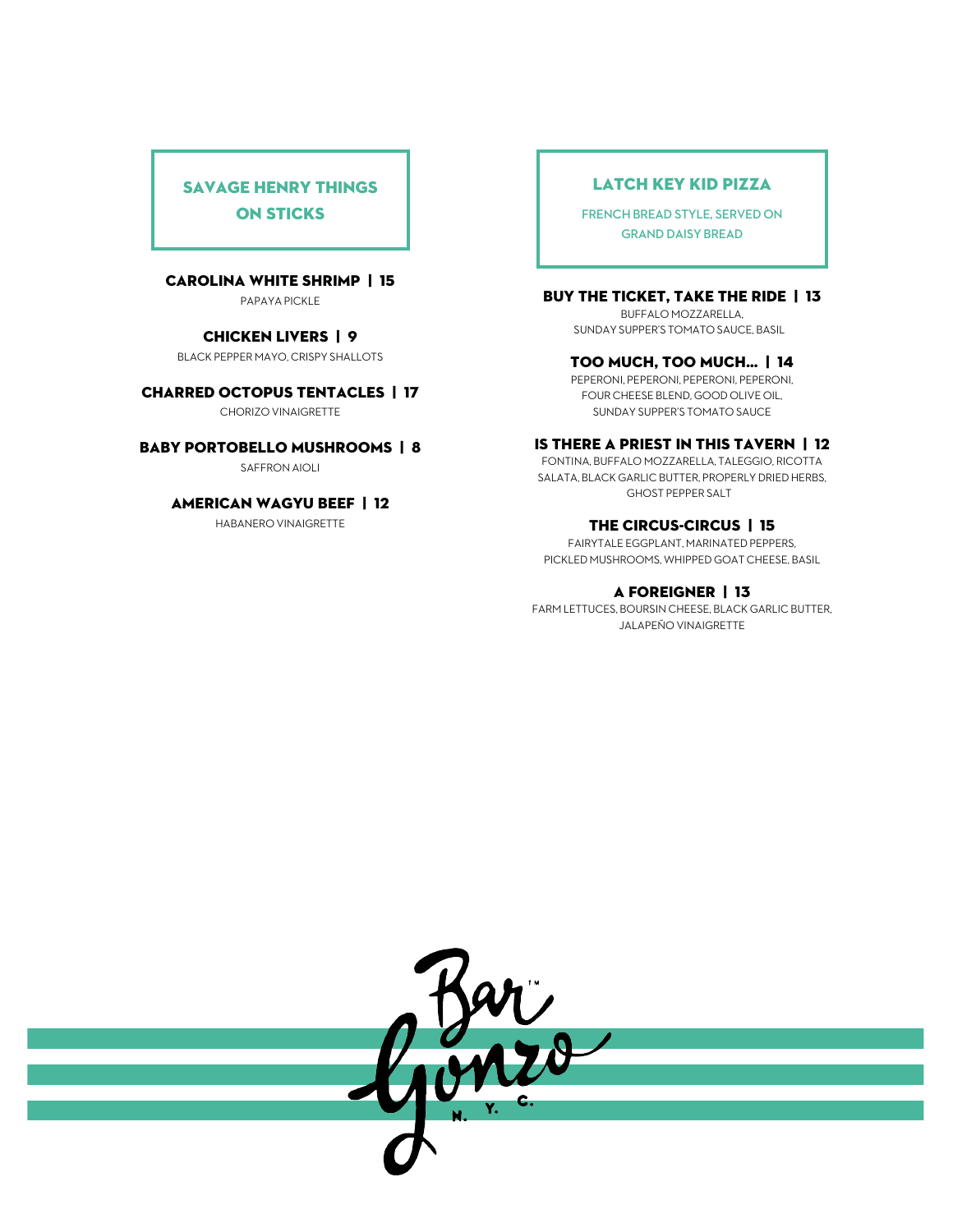## Bar gonzo Raw Bar

### Kusshi – Deep Bay, BC\*

ULTRA PLUMP AND ELEGANT 3.75

### Beausoleils – miramichi bay, nb\*

REFINED AND LIGHT 3.50

## Littleneck Clam – New York

1.50

# Gonzo Shrimp Cocktail – Ecuador

3.25

## Chilled North Atlantic Lobster (1/2) – Maine

16

### Baby GRAND PLATTER

SIX CLAMS, SIX OYSTERS, LOW-COUNTRY PICKLE SHRIMP

32

### GRAND PLATTER

1 / 2 CHILLED LOBSTER, TWELVE OYSTERS, SIX CLAMS, SEAFOOD SALAD, SHRIMP COCKTAIL

72

## Bar gonzo Raw Bar

Kusshi – Deep Bay, BC\*

ULTRA PLUMP AND ELEGANT 3.75

## Beausoleils – miramichi bay, nb\*

REFINED AND LIGHT 3.50

### Littleneck Clam – New York

1.50

## Gonzo Shrimp Cocktail – Ecuador

3.25

## Chilled North Atlantic Lobster (1/2) – Maine

16

## Baby GRAND PLATTER

SIX CLAMS, SIX OYSTERS, LOW-COUNTRY PICKLE SHRIMP 32

## GRAND PLATTER

1 / 2 CHILLED LOBSTER, TWELVE OYSTERS, SIX CLAMS, SEAFOOD SALAD, SHRIMP COCKTAIL

72

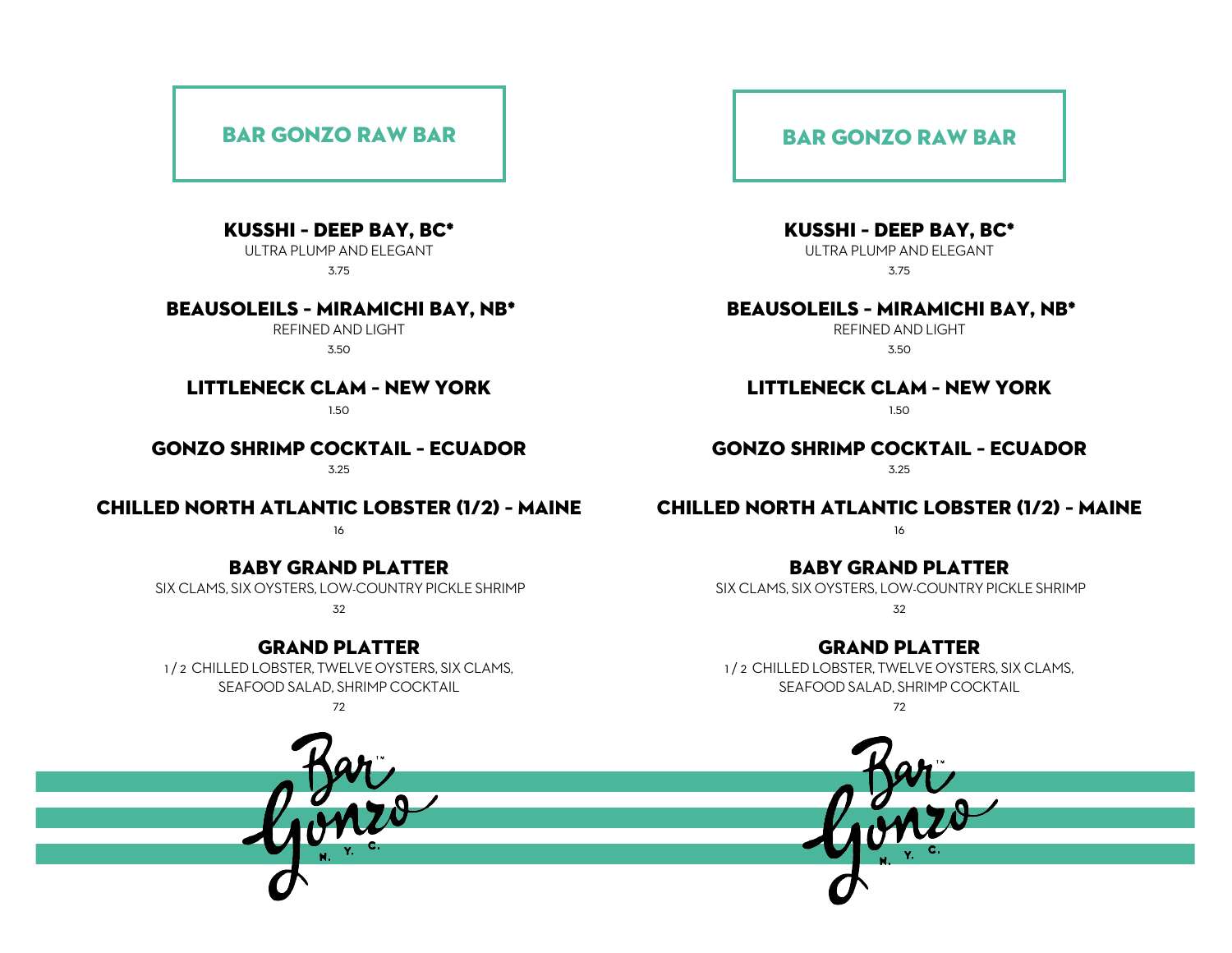## Select three cheeses

apple chips, apple butter, beer jam, spiced pecans, bread 20

**BURRATA** MAPLEBROOK FARM = BENNINGTON, VERMONT

**WILLOUGHBY** JASPER HILL FARM – GREENSBORO, VERMONT

MIDDLEBURY BLUE BLUE LEDGE FARM – SALISBURY, VERMONT

CAYUGA BLUE LIVELY RUN GOAT DAIRY –INTERLAKEN, NY

KUNIK NETTLE MEADOW FARM – WARRENSBURG, NY

## CABOT CLOTHBOUND CHEDDAR

CELLARS AT JASPER HILL – GREENSBORO, VERMONT

## PAWLET

CONSIDER BARDWELL FARM – WEST PAWLET, VERMONT

DORSET

CONSIDER BARDWELL FARM – WEST PAWLET, VERMONT

GRAYSON MEASOW CREEK DAIRY – GALAX, VIRGINIA



apple chips, apple butter, beer jam, spiced pecans, bread 20

**BURRATA** MAPLEBROOK FARM = BENNINGTON, VERMONT

**WILLOUGHBY** JASPER HILL FARM – GREENSBORO, VERMONT

MIDDLEBURY BLUE BLUE LEDGE FARM – SALISBURY, VERMONT

CAYUGA BLUE LIVELY RUN GOAT DAIRY –INTERLAKEN, NY

KUNIK NETTLE MEADOW FARM – WARRENSBURG, NY

CABOT CLOTHBOUND CHEDDAR CELLARS AT JASPER HILL – GREENSBORO, VERMONT

**PAWLET** CONSIDER BARDWELL FARM – WEST PAWLET, VERMONT

DORSET CONSIDER BARDWELL FARM – WEST PAWLET, VERMONT

> GRAYSON MEASOW CREEK DAIRY – GALAX, VIRGINIA